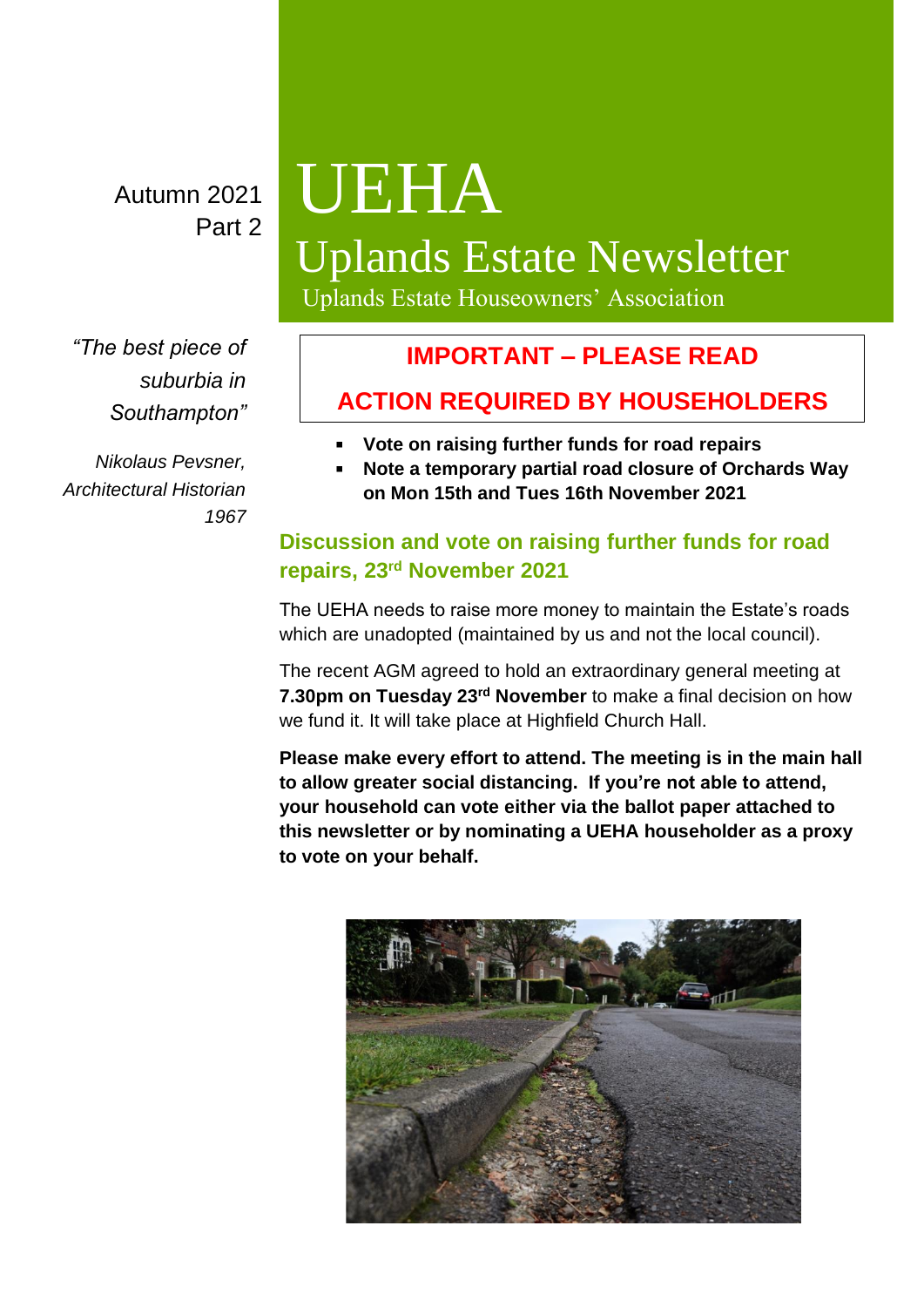#### **The reason for the vote**

Apart from dealing with potholes, few significant surface repairs have been carried out for a considerable time.

The most used access to the estate is the section of OW between Highfield Lane and the junction with UW by the Spinney and this is showing the most wear. The road survey revealed a poor sub-structure and flooding problems, and the section of road around Horseshoe Green being undercut by the adjacent stream, despite fairly expensive remedial work a few years ago.

With these issues in mind the UEHA Committee invited tenders earlier this year for Phase 1 work to include the re-surfacing of these areas and the re-directing of the stream through the centre of the meadow to prevent further undercutting of the road.

The latest tender estimate (Nov 2021) is £375,000, much higher than previous estimates. We have around £244,000 in reserve for this project so there is still a considerable shortfall of about £131,000.

**To make up this shortfall this year would require a levy on top of the standard annual maintenance fee of around £1,220 (Currently £550).** More than two thirds of those at the AGM agreed, by a show of hands, that we should pay a road levy and aim to complete Phase 1 as soon as practicable.

#### **The question is, how much houseowners should pay and when.**

The Committee is putting forward **the following three options**, two of which propose spreading any extra road cost over a number of years.

- 1. Each household pays £1,090 in March 2022 and March 23. This would be made up of the £550 annual fee plus a £540 additional road levy for each of the two years. The intention would be to complete Phase 1 at the end of that period.
- 2. Each household pays £900 in March 2022, March 23 and March 24. This would be made up of the £550 annual fee plus a £350 additional road levy for each of the three years. The intention would be to complete Phase 1 at the end of that period.
- 3. Each household pays £550 fee in March 2022 (a small increase on last year as per usual). With this option Phase 1 could not be carried out and we would accept the risk of more expensive ad hoc road repairs and the possibility of some road collapse.

The annual maintenance fee will be £550 with a £30 discount for prompt payment.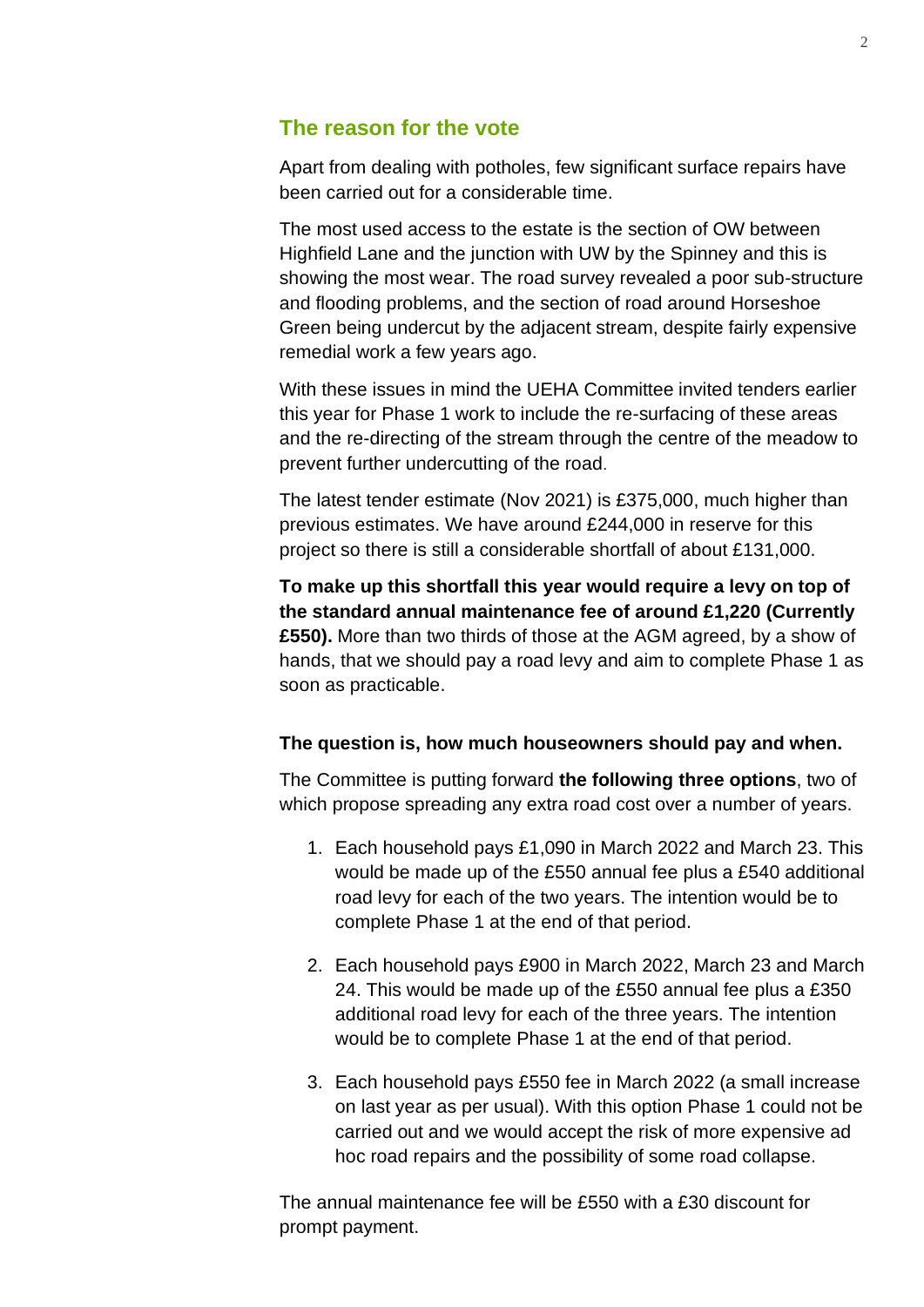

Residents will have the chance to discuss and vote on this issue at the EGM on November 23<sup>rd</sup>. If you can't attend the meeting, details of how to send in a vote are attached.

A copy of the Road Survey Report commissioned by the UEHA can be viewed on-line. Send a request for password access to [Uplandsestate@gmail.com.](mailto:Uplandsestate@gmail.com)

We are re-reprinting below the UEHA background funding information from the last Newsletter, in case you missed it.

#### **UEHA - Where Does the Money Go?**

In broad terms the typical annual contribution and ground rent totals a little over £40,000 with normally about half being spent on day-to-day expenditure. For example, in 2020/21 costs were approximately: Tree work **E4,600** Day to day maintenance of roads and drainage E3,300 Estate Gardening **Example 2018** 2019 12:30 E6,900 Small Gardening Works **E1,450** Committee Expenses **E1,400** Insurance **E** 350 £18,500 Contingency **E22,000** 

#### **Saving for the Rainy Days**

Until about ten years ago annual fees only covered the basic running costs of the estate. This was not a viable long-term option as it became clear that a contingency was needed to save funds for occasional professional services and unexpected events. This avoids exposing the UEHA and homeowners to significant financial risks over time.

For example, over the past few years extra expenses have included:

Tree collapse, extra survey and remedial work approx. £5,000 Legal fees underpinning the revision of the UEHA constitution £9,000

Professional fees regarding re-structuring of Design Guideline £8,000

Road infrastructure surveys, repairs and tender liaison £23,500

However, prudent financial management for the last decade means that having covered the above expenses we still have around £244,000 on deposit.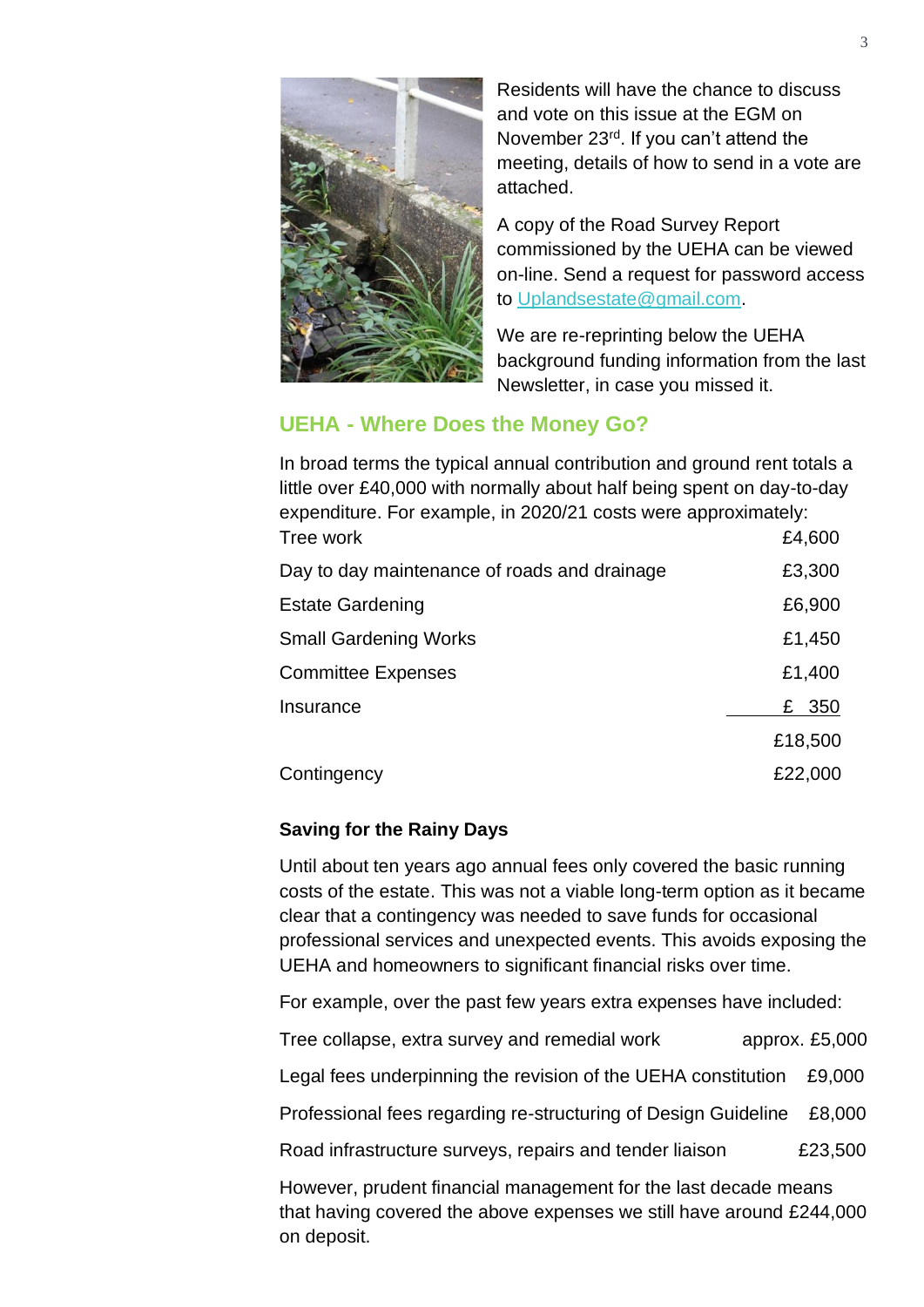#### **Temporary Partial Road Closure of Orchards Way on Monday 15th and Tuesday 16th November**

From 08:00 to 16:00 on Monday 15th and Tuesday 16th November 2021, a section of **Orchards Way will be impassable to cars** during the operation to fell the giant cedar tree outside 25 Orchards Way.



The road will be blocked from house number 21 to 29 on one side and number 38 to 50 on the opposite side. There will be **no vehicle access to and from houses beyond those numbers** during the working hours. Access routes to the estate (via Orchards Way and Uplands Way) will remain open.

**PLEASE NOTE:** To avoid potential damage**,** car owners will need **to clear their cars from the** 

**area marked before 0800 on both days**. If you choose to park your vehicle towards the estate entrance, please be mindful of safe traffic flow and driveway access. Likewise, with parking on Brookvale Road. Please make appropriate arrangements for deliveries & visitors.



If you have any questions about the felling of the tree, please feel free to talk to one of the committee members.